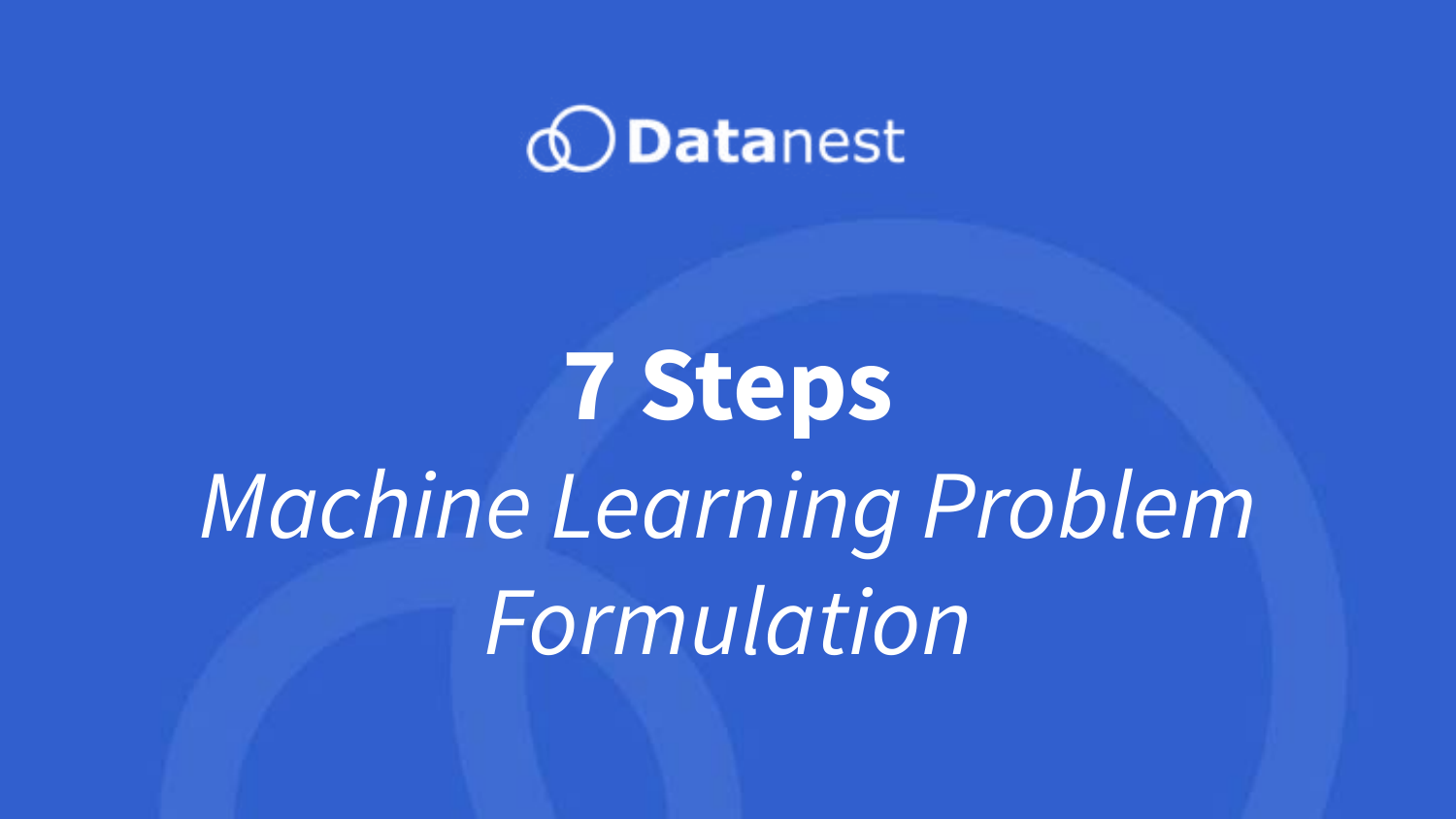- 1. Business Problem Statement
- 2. Define Unit Analysis
- 3. Define Variable
- 4. Define Label
- 5. Action
- 6. Success Criteria
- 7. Threshold

#### **Component**

#### **THƯ NGỎ**

Trang điện tử Hướng nghiệp 4.0 (huongnghiep40.vn) ra đời với mục đích góp phần vào công cuộc định hướng nghề nghiệp cho các bạn học sinh THPT và sinh viên Việt Nam, trong bối cảnh cuộc Cách mạng công nghiệp 4.0 đã và đang bùng nổ mạnh mẽ hơn bao giờ hết. Bằng việc cung cấp những thông tin đa chiều, thiết thực và bổ ích về các ngành nghề có sức nóng và tiềm năng phát triển bền vững trong tương lai dài hạn thông qua các tin tức tổng hợp cùng những góc nhìn sâu rộng của các chuyên gia uy tín ở nhiều lĩnh vực như hướng nghiệp, khởi nghiệp, giáo dục, công nghệ thông tin, kinh tế, xã hội, tài chính ngân hàng…, trang điện tử huongnghiep40.vn được kỳ vọng sẽ mang đến những kiến thức nền tảng hữu ích về các ngành nghề trong xã hội cũng như thị trường nhân lực Việt Nam và thế giới.

Trang điện tử huongnghiep40.vn cam kết được xây dựng và phát triển với mục đích hoàn toàn phi lợi nhuận. Tất cả các bài viết và ebook được tổng hợp, đăng tải và chia sẻ tại đây đều có thể xem và tải về miễn phí, với mục đích góp thêm những cơ hội làm giàu kiến thức cho tất cả mọi người.

Chúc bạn đọc có được những thông tin bổ ích và định hướng nghề nghiệp đúng đắn cho tương lai.

Trân trong,

*Ban biên tập website huongnghiep40.vn*

**huongnghiep40.vn**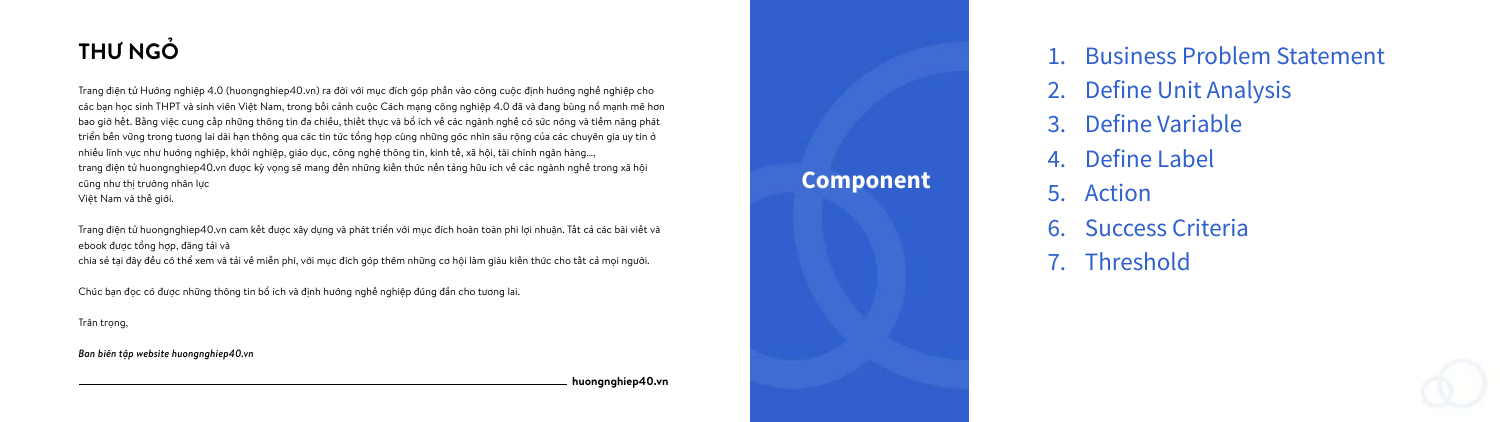### *Business Problem Statement*

**Business Case Component #1**

#### **Business Problem Statement**

- State a predictive problem to improve client business value.
- Know the impact of predictive result.
- This is should be in design challenge

How might we (goals) so that (impact/outcome)?

Example:

How to target promotion or offer to potential customer based on previous



customer?

### $(+)$  $0<sub>0</sub>$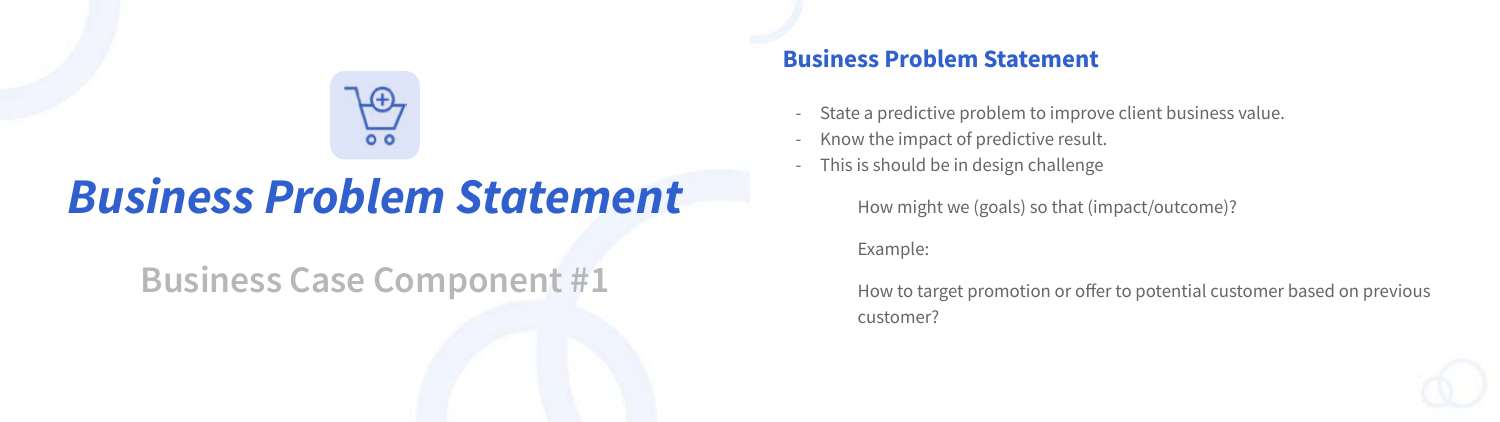### *Define Unit Analysis*

 $\sqrt{+1}$ 

 $0<sub>0</sub>$ 

**Business Case Component #2**

#### **Define Unit Analysis**

1. Define unit analysis from the data (unit that represents a row / what does every



- row mean)
- The row should be consistent throughout dataset
- 3. It's derived from business problem statement, vice versa
	- Example:
	- Business problem > how much demand on the **several periods ahead**, so we can restock properly?
	- Unit Analysis -> Time unit (week/month/other)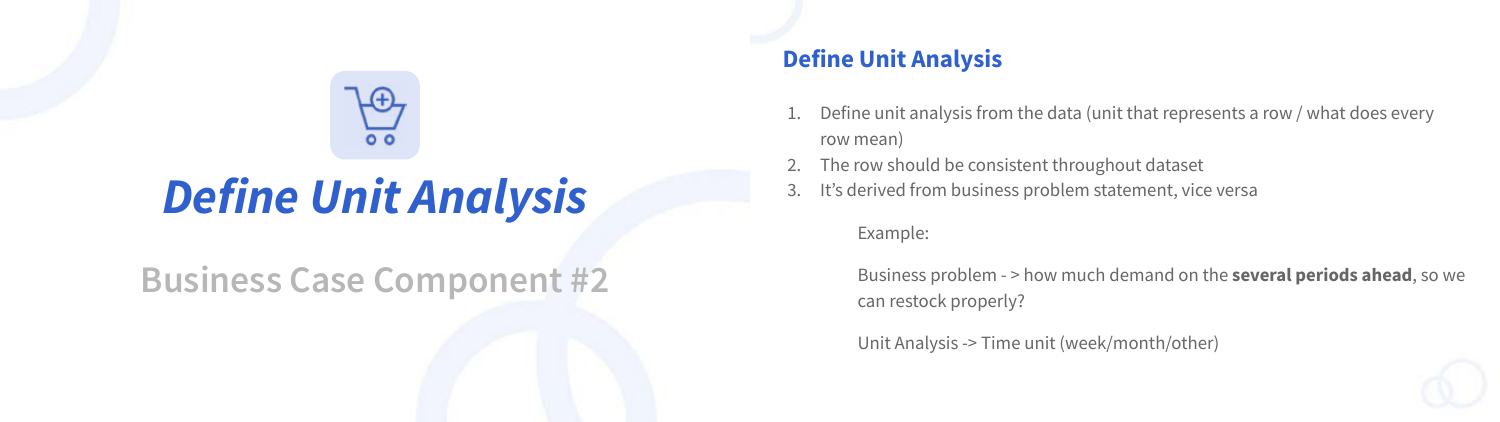### *Define Variable*

#### **Business Case Component #3**

#### **Define Variable**

- Define variable (column) that will be needed for predict the label - The variable should be consistent in measurement (Example: Currency is Rupiah or
- Dollar?)
- The variable should be consistent in specifications (Example: NPWP or KTP?) - Variable should be associated with unit analysis, vice versa
- 

Example:



- What kind of product that customer might to buy?
- Variable : Product pair, Order ID, Frequency

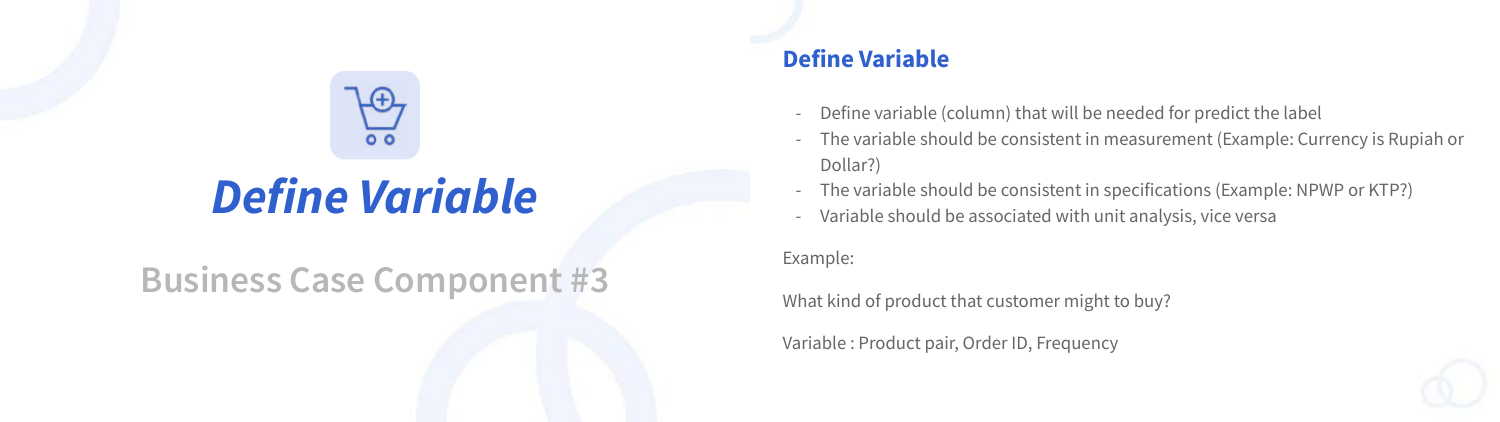### *Define Label*

### **Business Case Component #4**

#### **Define Label**

- Define Label that will be predicted from the variable
- The label came after variable, because it's predictive
- Label should be associated with unit analysis, vice versa

Example:

- How might we choose Supplier/Vendor so that we get fair price for new supplier?
- Variable: Lead time (aggregate), cost (aggregate), services, insurance policy, profile



Label: Average price

# $0<sub>o</sub>$

 $\mathcal{A}$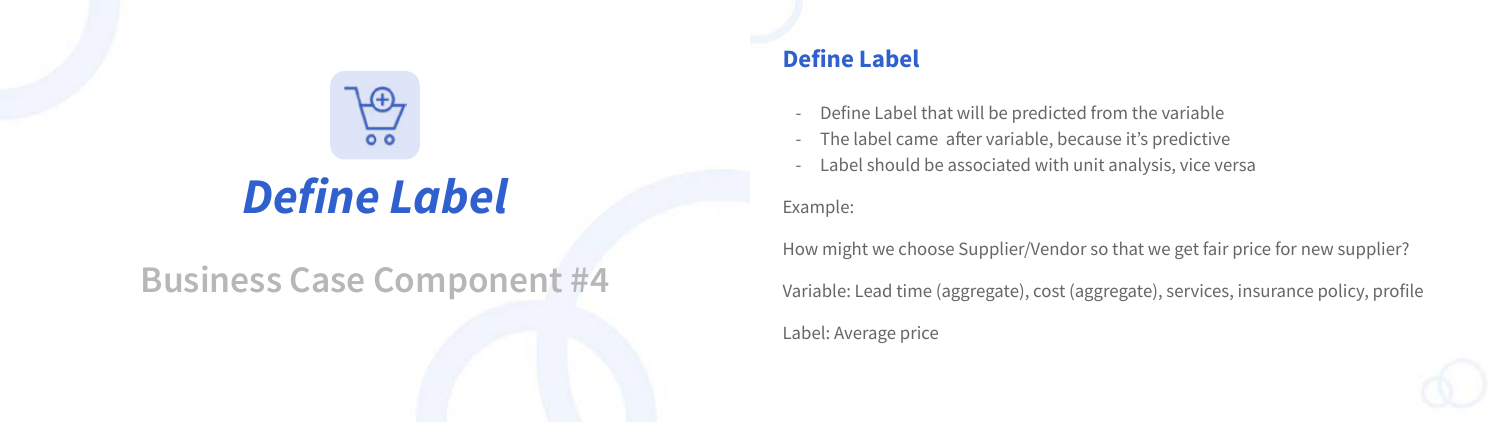### *Action*

### **Business Case Component #5**

#### **Action**

- What should user do when they get the prediction result
- Should be multiple alternative option of action depend on prediction result
- It's derived from business problem statement, vice versa
- It should be associated with the label, vice versa

Example:

Label: Restocking needs



- How much the right amount to do restocking?
	-
- Action: Do restocking when product stock amount less than safety stock

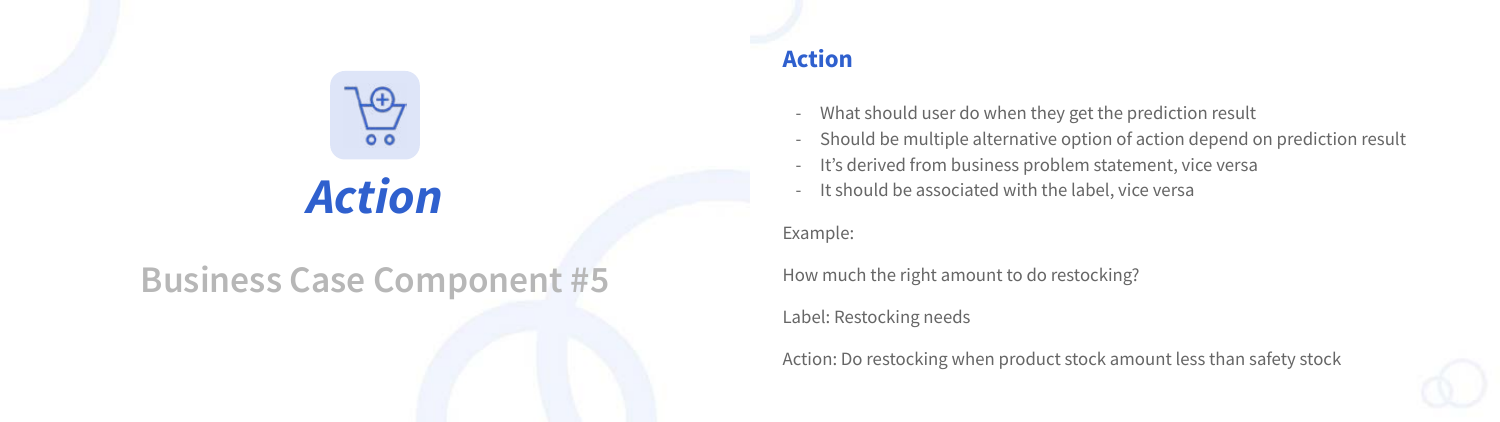## *Success Criteria*

 $0<sub>0</sub>$ 

#### **Business Case Component #6**





#### **Success Criteria**

- Should be either minimize or maximize
- It's should be derived by statistical criteria
- The statistical criteria should be linearly correlated with business impact
- If represent by money, human resources or time, it's better
- It should be associated with label, vice versa

Example:

When does the right time to do restocking for particular product and particular distribution center?

Success Criteria: Minimize understock & overstock phenomenon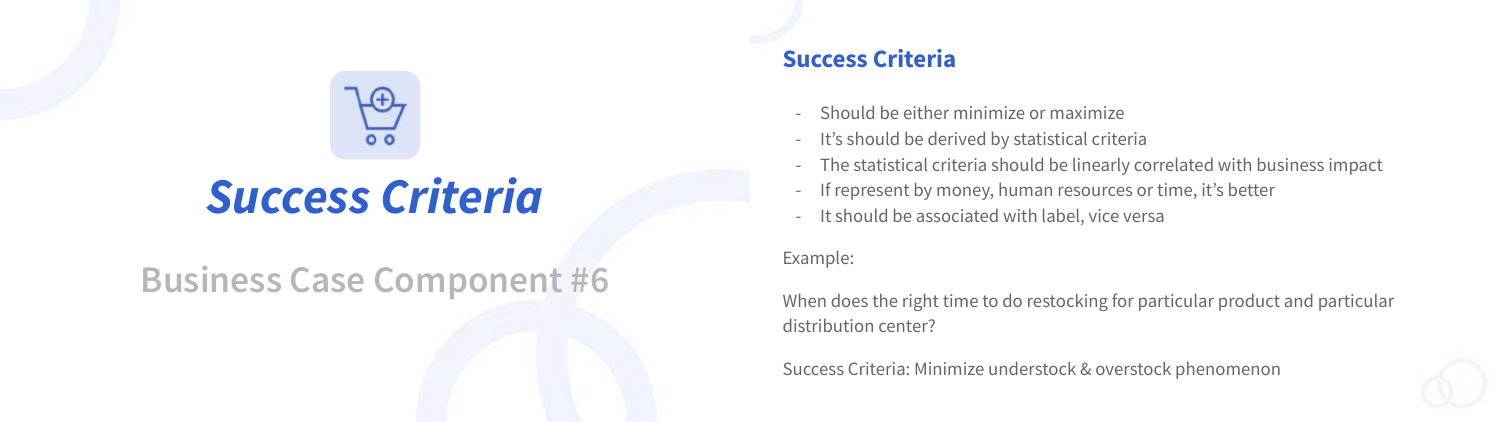### *Threshold*

### **Business Case Component #7**

#### **Threshold**

- Either rank (relative / absolute) or certain score
- Threshold should be set for achieve success criteria
- Should be adjust by business condition
- Threshold should be associated with unit analysis
- It should be associated with Label, vice versa

Example:



- How much demand on the several periods ahead, so we can restock properly?
- Success Criteria: Minimize the occurrence of understock and overstock phenomenon
- Threshold: Stock amount less than next certain time unit demand